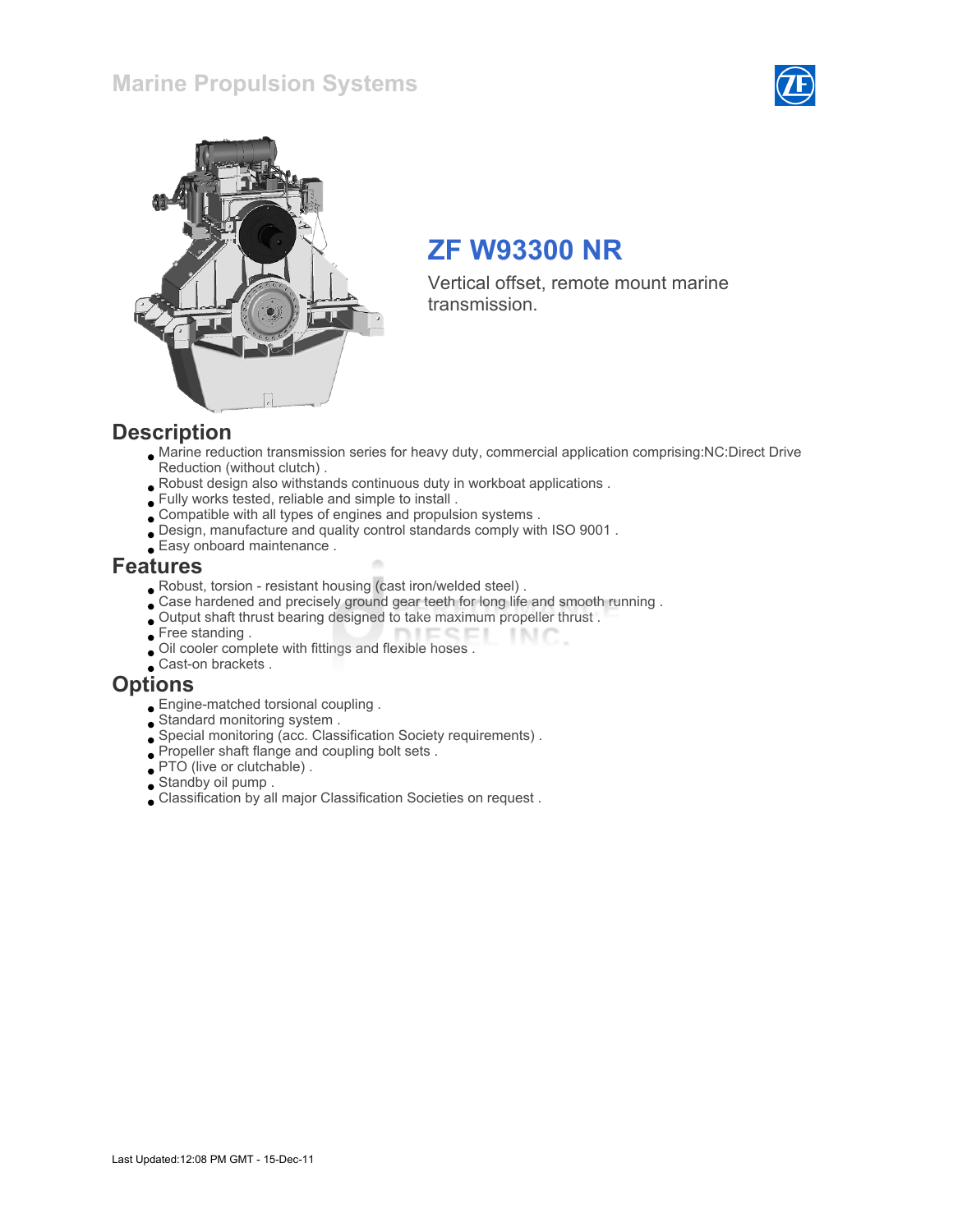# ZF W93300 NR Ratings

# Continuous Duty

|  | <b>RATIOS</b>                        | MAX.<br><b>TORQUE</b> |       | POWER/RPM |                                                            | <b>INPUT POWER CAPACITY</b> |         |           |           |           | <b>MINES</b><br>MAX.<br><b>RPM</b> |     |
|--|--------------------------------------|-----------------------|-------|-----------|------------------------------------------------------------|-----------------------------|---------|-----------|-----------|-----------|------------------------------------|-----|
|  |                                      | Nm                    | ftlb  | <b>kW</b> | hp                                                         | <b>kW</b>                   | hp      | <b>kW</b> | hp        | <b>kW</b> | hp                                 |     |
|  |                                      |                       |       |           |                                                            |                             | 500 rpm |           | 550 rpm   |           | 600 rpm                            |     |
|  | 2.486, 3.161, 3.519, 3.929,<br>4.217 |                       |       |           | 114600 84525 12.0000 16.0923 6000 8046                     |                             |         |           | 6600 8851 | 7200      | 9655                               | 600 |
|  | 4.545                                |                       |       |           | 110608 81580 11.5820 15.5317 5791 7766 6370 8542 6949 9319 |                             |         |           |           |           |                                    | 600 |
|  | $\blacksquare$ 5.000                 | 98585                 |       |           | 72713 10.3230 13.8434 5162 6922 5678 7614 6194             |                             |         |           |           |           | 8306                               | 600 |
|  | 5.789                                | 77388                 | 57078 |           | 8.1035 10.8669 4052 5433 4457                              |                             |         |           | 5977      | 4862      | 6520                               | 600 |

\* Special Order Ratio.

Ratings shown for the ZF W17000, and larger gearboxes, are valid for applications without ice classification and comply with BV (Bureau Veritas) rules.

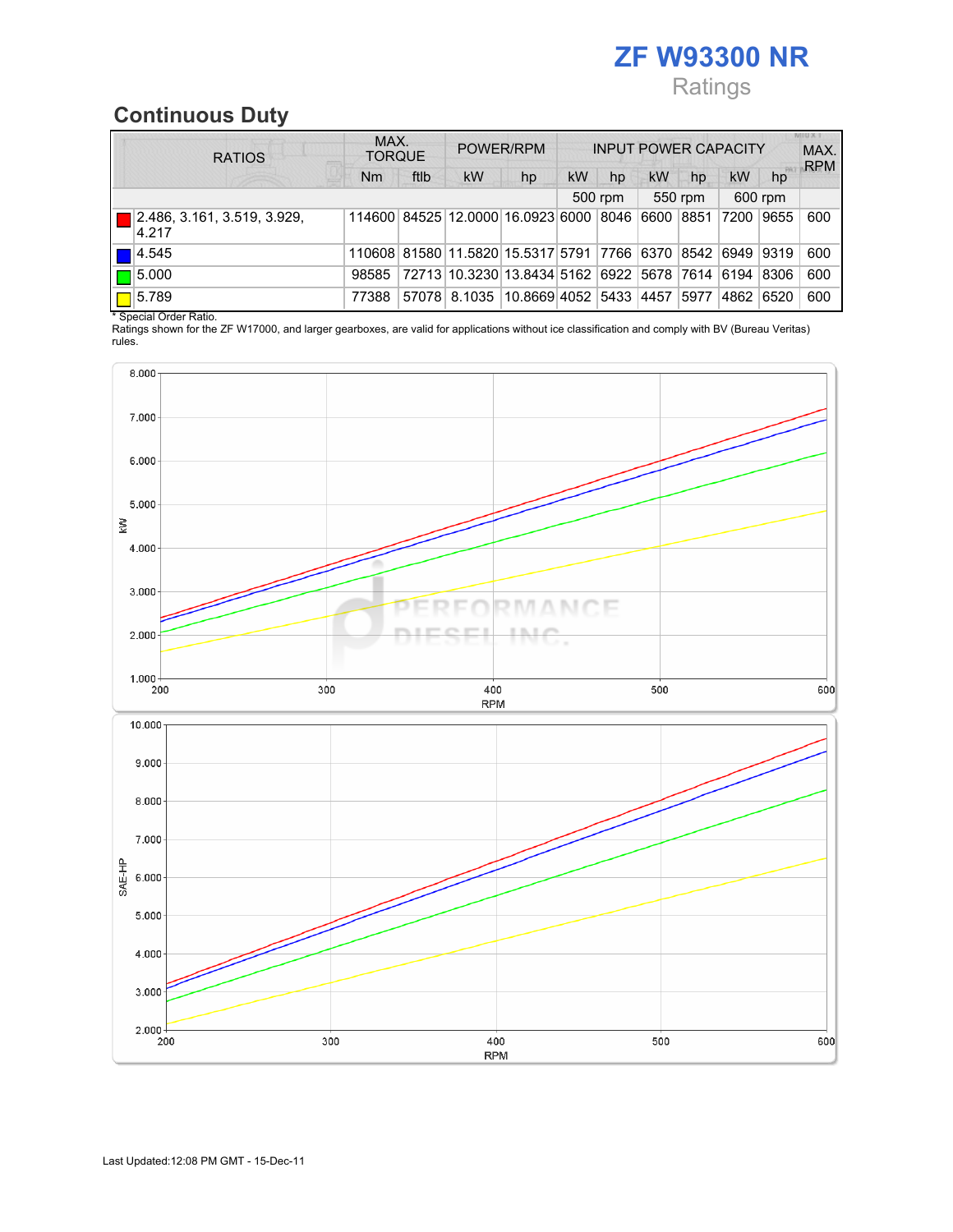



| MIU X. T<br>mm (inches) |                |                 |                |                            |            |            |            |  |  |  |  |
|-------------------------|----------------|-----------------|----------------|----------------------------|------------|------------|------------|--|--|--|--|
| A                       | B <sub>1</sub> | B <sub>2</sub>  | H <sub>1</sub> | H <sub>2</sub>             |            |            |            |  |  |  |  |
| 980 (38.6)              | 1,235(48.6)    | 1,235 (48.6)    | 1,125(44.3)    | 2,438 (96.0)               | 3,124(123) | 3,415(135) | 270 (10.6) |  |  |  |  |
|                         |                | Weight kg (lb)  |                | Oil Capacity Litre (US qt) |            |            |            |  |  |  |  |
|                         |                | 23,800 (52,360) |                | 800 (848)                  |            |            |            |  |  |  |  |

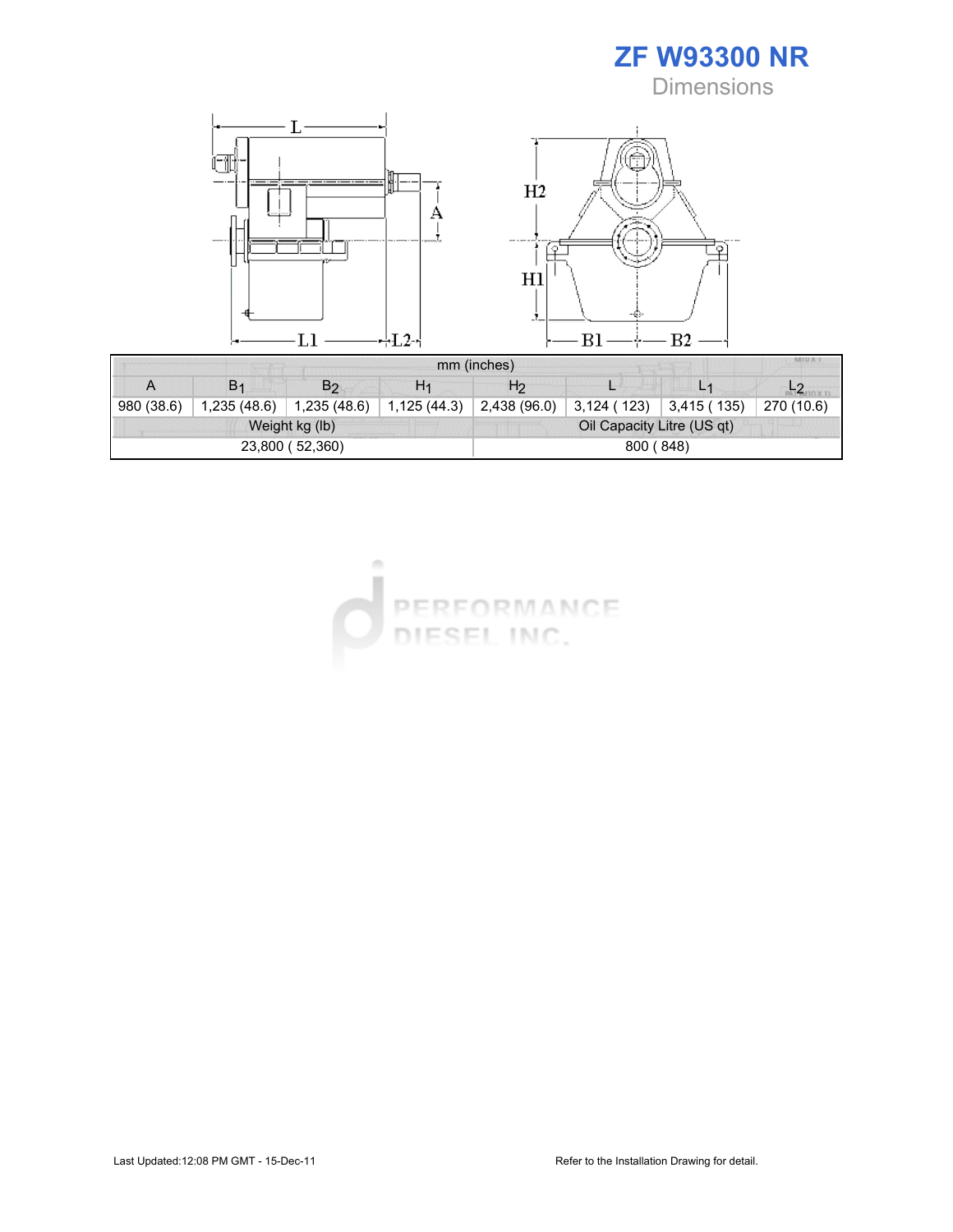

#### PTO Configurations

PTO4 (Clutchable)

PTO5 (Live)